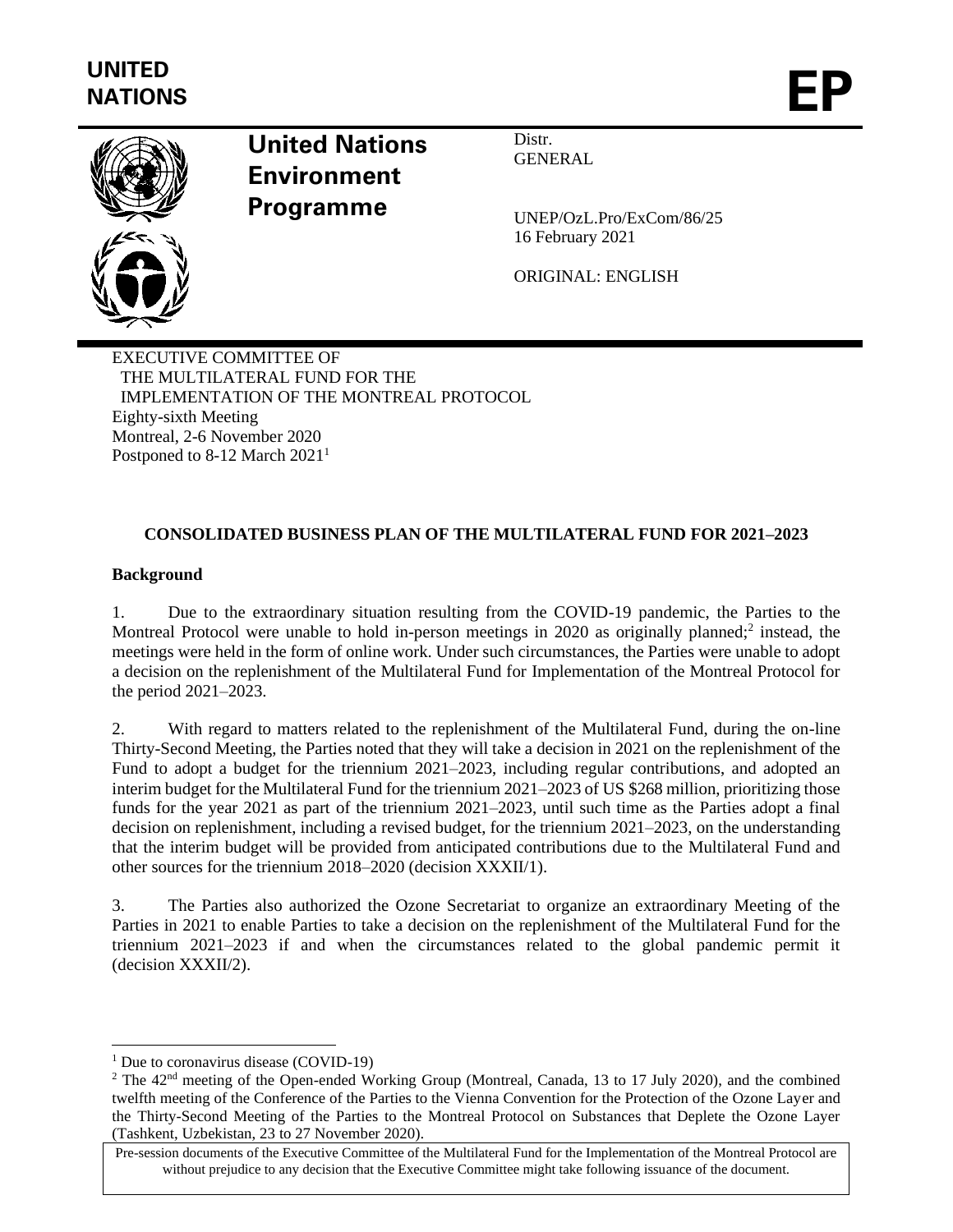# **Introduction**

4. The Secretariat and the bilateral and implementing agencies began their collaborative efforts on business planning of the Multilateral Fund for 2021–2023 on 10 August 2020 when the initial business plan tables were submitted.

5. In the absence of a decision by the Parties to the Montreal Protocol on the level of the replenishment of the Multilateral Fund for the 2021–2023 triennium, and in light of decision XXXII/1, the Secretariat assumed the same level of the replenishment of the 2018–2020 triennium (i.e., US \$540 million) when reviewing the business plans submitted by bilateral and implementing agencies and informed the agencies that their business plans would be adjusted once the Parties agree on the level of the replenishment for the 2021–2023 triennium.

6. Table 1 presents the total value of the 2021–2023 business plan tables as submitted.

| <b>Item</b>        | 2021    | 2022      | 2023     | <b>Total</b><br>$(2021 - 2023)$ |         |
|--------------------|---------|-----------|----------|---------------------------------|---------|
| <b>Total</b>       | 144,169 | 129,420   | 158,943  | 432.532                         | 289,268 |
| Indicative budget* | 180.000 | 180.000   | 180.000  | 540,000                         |         |
| Difference         | 35,831  | (50, 580) | (21,057) | (107, 468)                      |         |

#### **Table 1. Total initial business plan values for 2021–2023 (U\$ \$000)**

\* Assumed the same level of the 2018–2020 replenishment of the Multilateral Fund.

7. The Secretariat reviewed the activities submitted in the initial business plan tables, in particular stages II and III of HCFC phase-out management plans (HPMPs) in the light of stages I and II of HPMPs, remaining funding eligibility and costs, and sent comments to each bilateral and implementing agency on *inter alia*: over-programming, HPMP-related activities, projects in the 2020 business plans but not submitted to the 86<sup>th</sup> meeting, the production sector, and HFC-related activities.

8. Given the constraints imposed by the COVID-19 pandemic, the Secretariat's comments on the initial submission of the business plans were addressed through bilateral discussions with each agency and numerous exchanges of electronic messages. All issues were satisfactorily addressed.

9. Subsequently, bilateral and implementing agencies revised their business plan tables and resubmitted them with the narrative sections. The total value of the revised business plan for 2021–2023 is summarized in Table 2.

| <b>Table 2. Total Teviscu business plan values for 2021 2023 as subfilled (OS \$000)</b> |           |           |           |                                 |                            |  |  |  |  |  |
|------------------------------------------------------------------------------------------|-----------|-----------|-----------|---------------------------------|----------------------------|--|--|--|--|--|
| <b>Item</b>                                                                              | 2021      | 2022      | 2023      | <b>Total</b><br>$(2021 - 2023)$ | <b>Total after</b><br>2023 |  |  |  |  |  |
| <b>Total</b>                                                                             | 143,856   | 134,512   | 165,107   | 443,475                         | 271,012                    |  |  |  |  |  |
| Indicative budget*                                                                       | 180,000   | 180,000   | 180,000   | 540,000                         |                            |  |  |  |  |  |
| Difference                                                                               | (36, 144) | (45, 488) | (14, 893) | (96, 525)                       |                            |  |  |  |  |  |

**Table 2. Total revised business plan values for 2021–2023 as submitted (US \$000)**

\* Assumed the same level of the 2018–2020 replenishment of the Multilateral Fund.

## Content

10. This document presents the consolidated business plans of the Multilateral Fund for 2021–2023 and comprises the business plans for 2021–2023 of bilateral agencies,<sup>3</sup> and UNDP,<sup>4</sup> UNEP,<sup>5</sup> UNIDO<sup>6</sup> and

<sup>3</sup> UNEP/OzL.Pro/ExCom/86/26

<sup>4</sup> UNEP/OzL.Pro/ExCom/86/27

<sup>5</sup> UNEP/OzL.Pro/ExCom/86/28

<sup>6</sup> UNEP/OzL.Pro/ExCom/86/29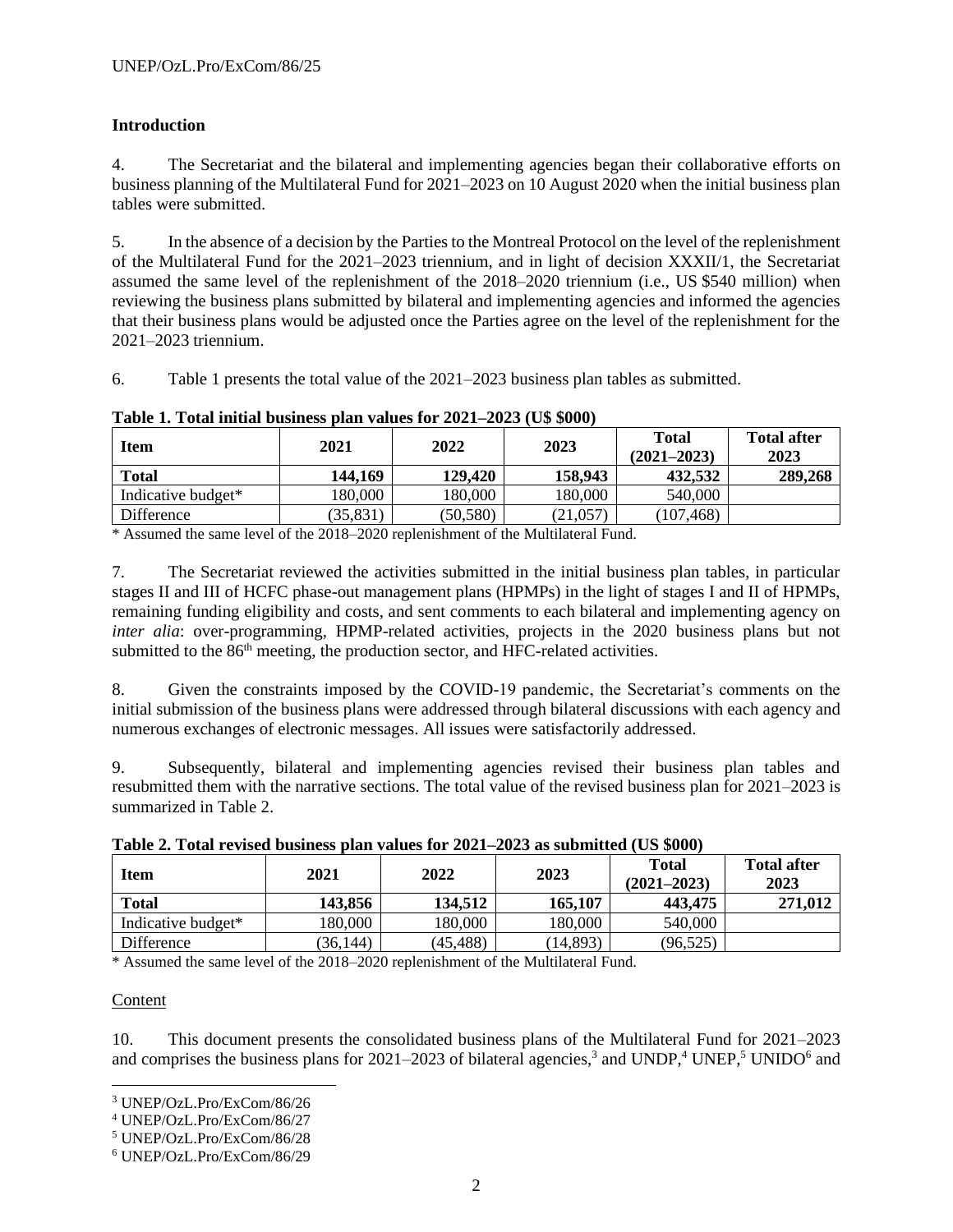the World Bank<sup>7</sup> submitted to the  $86<sup>th</sup>$  meeting.

- 11. This document consists of the following sections:
	- Resource allocation in the business plan for 2021–2023
	- Secretariat's comments
	- Adjustments to the consolidated business plan of the Multilateral Fund for 2021–2023
	- Other policy issues
	- Recommendation

## **Resource allocation in the business plan for 2021–2023**

12. Table 3 presents, by year, the value of activities included in the business plan for 2021–2023. The values are below the indicative budget by US \$96.53 million (i.e. 17.9 per cent of the indicative budget).

| Table 3. Resource allocation in the business plan for $2021-2023$ as submitted (US \$000)* |  |  |  |
|--------------------------------------------------------------------------------------------|--|--|--|
|                                                                                            |  |  |  |

| rabic of resource anotation in the business pian for 2021. 2020 as submitted (OD $\psi$ 000) |           |              |                | <b>Total</b>    | <b>Total after</b> |
|----------------------------------------------------------------------------------------------|-----------|--------------|----------------|-----------------|--------------------|
| <b>Description</b>                                                                           | 2021      | 2022         | 2023           | $(2021 - 2023)$ | 2023               |
| <b>HCFC</b> activities                                                                       |           |              |                |                 |                    |
| Approved HPMPs                                                                               | 70,556    | 25,915       | 47,590         | 144,061         | 81,376             |
| HCFC production project preparation                                                          | 128       | $\theta$     | $\Omega$       | 128             | $\Omega$           |
| $(PRP)$ – stage I                                                                            |           |              |                |                 |                    |
| $H$ CFC production $-$ stage I                                                               | 1,070     | 2,140        | 2,140          | 5,350           | $\theta$           |
| $H$ CFC production $-$ stage II                                                              | $\Omega$  | 23,232       | $\Omega$       | 23,232          | 23,232             |
| HPMP PRP - stage II                                                                          | 112       | 104          | $\overline{0}$ | 216             | 34                 |
| HPMP stage II                                                                                | 15,997    | 4,052        | 12,362         | 32,411          | 46,604             |
| HPMP PRP - stage III                                                                         | 1,124     | 709          | 258            | 2,091           | $\Omega$           |
| HPMP stage III                                                                               | 3,549     | 18,336       | 37,887         | 59,772          | 102,145            |
| <b>HPMP</b> verification                                                                     | 589       | 589          | 589            | 1,766           | $\theta$           |
| HCFC technical assistance                                                                    | 990       | $\Omega$     | $\Omega$       | 990             | $\theta$           |
| <b>HCFC</b> activities subtotal                                                              | 94,115    | 75,077       | 100,825        | 270,017         | 253,392            |
| <b>HFC</b> activities                                                                        |           |              |                |                 |                    |
| HFC - demonstration                                                                          | 57        | $\mathbf{0}$ | $\overline{0}$ | 57              | $\mathbf{0}$       |
| HFC - enabling activities                                                                    | 268       | 214          | $\overline{0}$ | 482             | $\mathbf{0}$       |
| $HFC$ – investment                                                                           | 3,531     | $\Omega$     | $\overline{0}$ | 3,531           | $\mathbf{0}$       |
| HFC phase-down plan - PRP                                                                    | 7,560     | 4,094        | 377            | 12,031          | $\Omega$           |
| HFC phase-down plans                                                                         | 0         | 22,918       | 24,512         | 47,430          | 16,467             |
| HFC - technical assistance                                                                   | $\Omega$  | 678          | $\Omega$       | 678             | 678                |
| <b>HFC</b> activities subtotal                                                               | 11,415    | 27,904       | 24,889         | 64,208          | 17,145             |
| <b>Standard activities</b>                                                                   |           |              |                |                 |                    |
| Institutional strengthening (IS)                                                             | 14,146    | 6,825        | 14,146         | 35,118          | 475                |
| Compliance Assistance Programme (CAP)                                                        | 11,095    | 11,428       | 11,771         | 34,294          | $\overline{0}$     |
| Core unit                                                                                    | 6,003     | 6,045        | 6,087          | 18,135          | $\boldsymbol{0}$   |
| Secretariat, Executive Committee, and                                                        | 6,582     | 6,732        | 6,888          | 20,202          | $\overline{0}$     |
| Monitoring and Evaluation costs minus                                                        |           |              |                |                 |                    |
| Canadian counterpart                                                                         |           |              |                |                 |                    |
| Treasurer                                                                                    | 500       | 500          | 500            | 1,500           | $\theta$           |
| <b>Standard activities subtotal</b>                                                          | 38,326    | 31,531       | 39,392         | 109,249         | 475                |
| <b>Total</b>                                                                                 | 143,856   | 134,512      | 165,107        | 443,475         | 271,012            |
| Indicative budget**                                                                          | 180,000   | 180,000      | 180,000        | 540,000         |                    |
| Difference                                                                                   | (36, 144) | (45, 488)    | (14, 893)      | (96, 525)       |                    |

\* Including agency support costs where applicable.

\*\* Assumed the same level of the 2018–2020 replenishment of the Multilateral Fund.

<sup>7</sup> UNEP/OzL.Pro/ExCom/86/30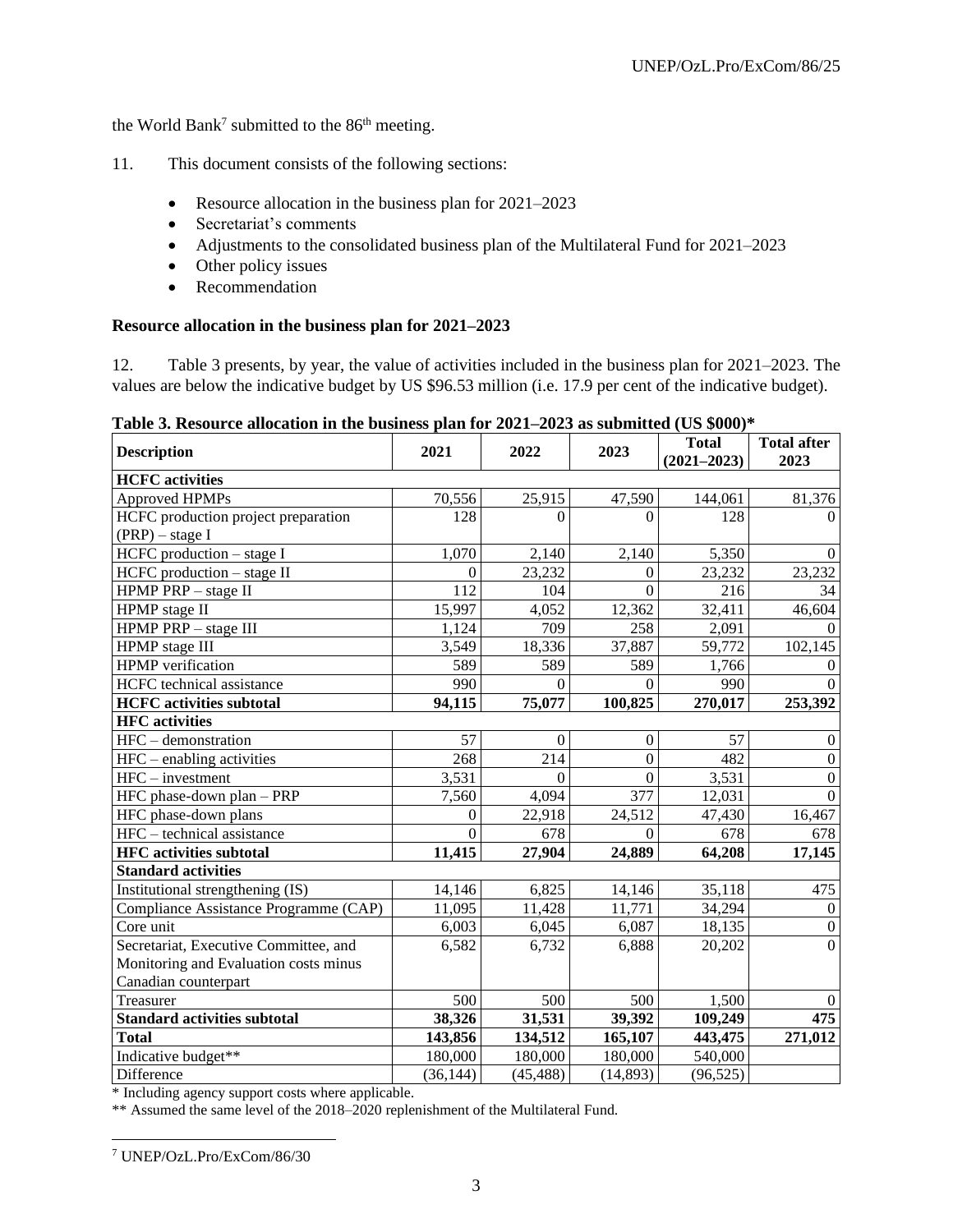## **Secretariat's comments**

## HCFC production – project preparation and stage I

13. A total of US \$128,400 for project preparation and US \$5.35 million for 2021–2023 is included for stage I of the HCFC production phase-out management plan (HPPMP) for India. A request for a technical audit of the production sector in India has been submitted and will be considered by the Sub-group on the Production Sector in the margins of the 86<sup>th</sup> meeting.

## $H$ CFC production – stage II

14. A total of US \$46.46 million is included for the HPPMP for China, i.e., US \$23.23 million for 2021–2023 and US \$23.23 million for after 2023. These values correspond to the draft Agreement submitted to the 86<sup>th</sup> meeting.

15. At its 81st meeting, the Executive Committee *inter alia* approved on an exceptional basis, US \$24.29 million (including agency support costs) for the HPPMP for China, and noted that this amount would be deducted from the funding of stage II.<sup>8</sup>

16. The request for funding for stage II of the HPPMP for China has been resubmitted to the 86th meeting in accordance with decision 84/69(b).

## Stage II of HPMPs

17. The total level of funding for stage II of HPMPs for low-volume-consuming (LVC) countries is US \$11.05 million, of which US \$6.21 million is for 2021–2023 to meet the 67.5 per cent reduction of the HCFC baseline. In addition, the value of projects for LVC countries to meet 100 per cent reduction is US \$2.93 million, including US \$1.86 million for 2021–2023.

18. The total level of funding for stage II of HPMPs for non-LVC countries is US \$65.04 million with an associated phase-out of 569.9 ODP tonnes of HCFCs, including US \$24.34 million for 2021–2023 with a phase-out of 241.4 ODP tonnes of HCFCs. The funding distribution by sector is provided in Table 4.

| <b>Sector</b>                  | 2021-2023 | <b>After 2023</b> | <b>Total</b> | Per cent of<br>total $(\% )$ |
|--------------------------------|-----------|-------------------|--------------|------------------------------|
| Rigid foam                     | 2,536     | 605               | 3,141        | 4.8                          |
| Refrigeration air-conditioning | 1,739     |                   | 1,739        | 2.7                          |
| Refrigeration assembly         | 840       |                   | 840          |                              |
| Refrigeration manufacturing    | 5,017     | 25,738            | 30,755       | 47.3                         |
| Refrigeration servicing        | 14.208    | 14.357            | 28,565       | 43.9                         |
| <b>Total</b>                   | 24,340    | 40.701            | 65,041       | 100.0                        |

**Table 4. Funding distribution of stage II of HPMPs for non-LVC countries by sector (US \$000)**

## Stage III of HPMPs

19. A total of US \$161.92 million is included in the business plan for stage III of HPMPs for 18 countries (Argentina, Armenia, Brazil, Chile, Colombia, India, Indonesia, Islamic Republic of Iran, Jordan, Lebanon, Malaysia, Mexico, Nigeria, Oman, Pakistan, the Philippines, the Republic of Moldova and the Sudan), including US \$59.77 million for 2021–2023. Inclusion of stage III of HPMPs in the business plan is allowed only for those countries with reduction targets below the 2025 compliance targets (decision 84/46(e)).

 $8$  Decision 81/71(b) and (c)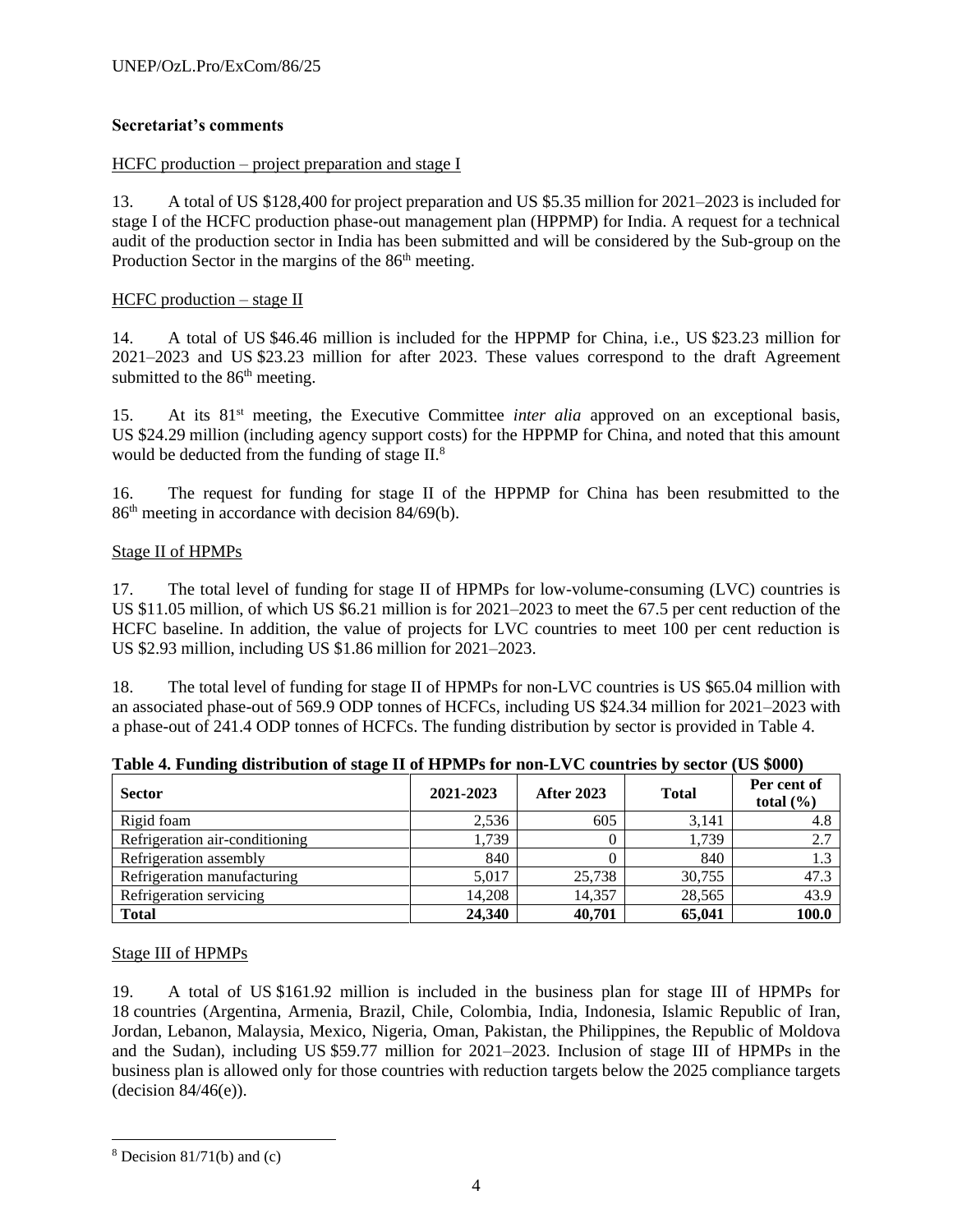## HPMP verification

20. The Secretariat has included an amount of US \$588,600 per year for verification reports,<sup>9</sup> assuming that 18 reports, each at a cost of US \$32,700, will be prepared (US \$1.77 million for 2021–2023).

## HCFC technical assistance regional projects

21. The business plan includes two HCFC technical assistance regional projects for "promoting low-global warming potential refrigerants for air-conditioning sectors in high ambient temperature countries (PRAHA-III)", amounting to US \$990,000 in 2021. No funding window for such technical assistance projects is available. However, based on the discussion at the 84th meeting, several Executive Committee members were interested in the inclusion of these activities in the business plan.<sup>10</sup> The Secretariat would like to seek guidance from the Executive Committee on whether these activities could be reinstated in the 2021–2023 business plan.

## HFC-related activities

22. HFC activities include a demonstration project amounting to US \$56,500 in 2021 for one country (Egypt); three investment activities amounting to US \$3.53 million in 2021 for three countries (Egypt, India and the Sudan); enabling activities amounting to US \$481,500 in 2021 and 2022 for three countries (Antigua and Barbuda, the Central African Republic and India); HFC phase-down plan preparation<sup>11</sup> for 79 countries amounting to US \$12.03 million in 2021–2023; HFC phase-down management plans for 39 countries amounting to US \$63.90 million (including US \$47.43 million in 2021–2023); and one technical assistance activity amounting to US \$1.36 million (including US \$678,000 for 2021–2023).

23. The demonstration project for conversion of one production line of a compressor manufacturing company (ZMC) (from HFC-134a to HC-600a) in Egypt is for the non-investment components of the project including policy preparation and market readiness assessment and therefore not eligible under decision  $78/3(g)$ .

24. Regarding enabling activities, all three countries submitted the required letter from their Government indicating their intent to make best efforts to ratify the Kigali Amendment as early as possible, in line with decision  $79/46(d)(i)$ .

25. The HFC investment projects in Egypt and the Sudan were included in the business plan pursuant to decision 78/3(g). The project preparation for the Sudan has been submitted to the 86<sup>th</sup> meeting. The HFC investment project in India is not for the manufacturing sector and therefore, not eligible pursuant to decision  $78/3(g)$ .

26. Thirty-seven of the 79 countries included in the business plan for HFC-related preparation activities, have not ratified the Kigali Amendment. Of these, three countries have not submitted the required letter from their Government indicating their intent to make best efforts to ratify the Kigali Amendment and have been removed from the business plan.

<sup>&</sup>lt;sup>9</sup> Decision 61/46(c) requires verification reports for a sample of 20 per cent of the LVC countries with approved HPMPs.

<sup>10</sup> Paragraph 212 of UNEP/OzL.Pro/ExCom/84/75.

<sup>&</sup>lt;sup>11</sup> Funding for the preparation of national implementation plans to meet initial reduction obligations for the phase-down of HFCs could be provided, at the earliest, five years prior to those obligations, after a country had ratified the Kigali Amendment and on the basis of guidelines to be approved in the future (decision 79/46(b)(iii)). In addition, decision 84/46(f) allowed the inclusion of HFC phase-down preparation activities in the business plan for countries that had not ratified the Kigali Amendment but had submitted a letter indicating their Government's intent to make best efforts to ratify it.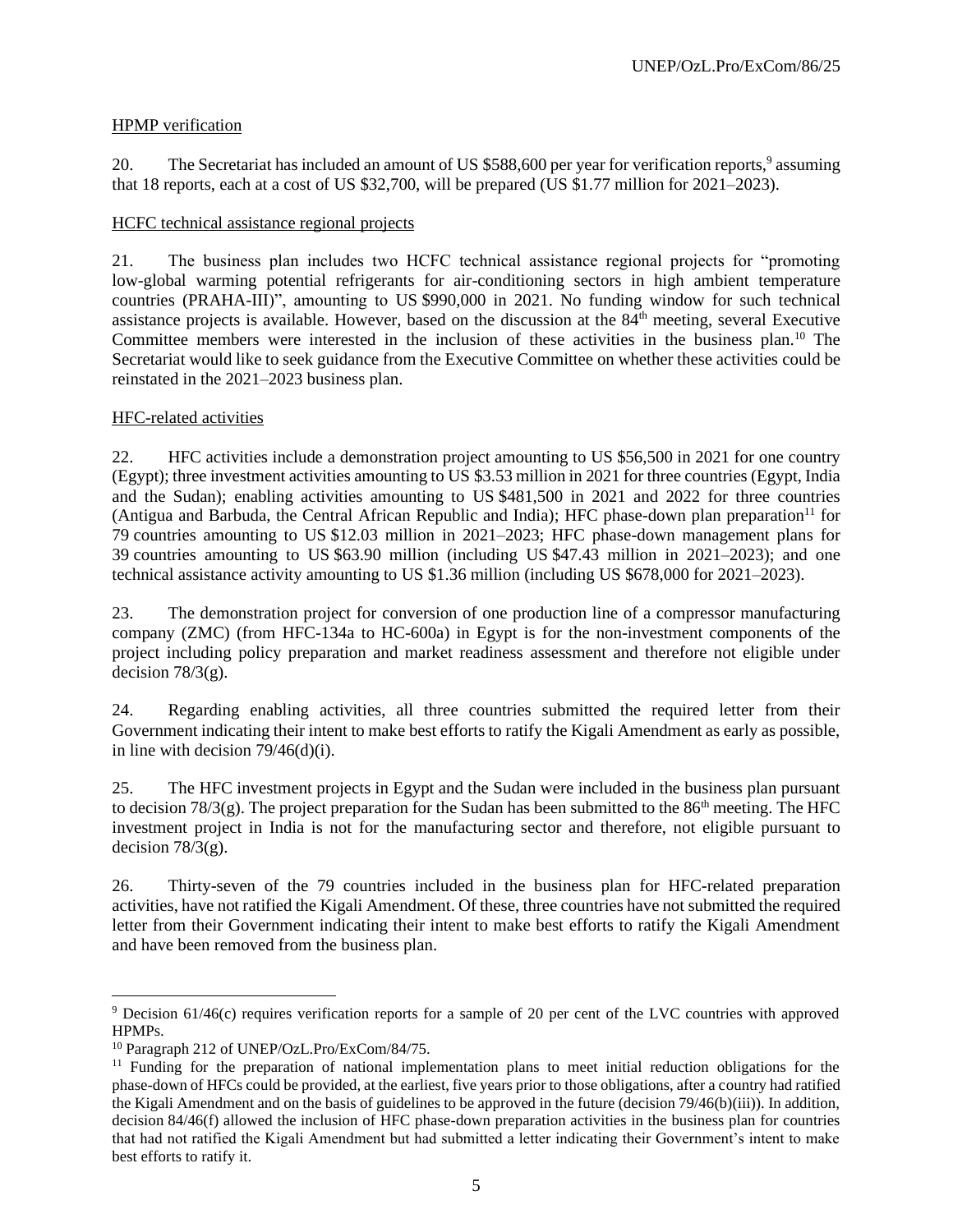27. Regarding HFC phase-down management plans, decision  $84/46(g)$  allowed inclusion of such plans in the business plan only for countries that had ratified the Kigali Amendment. Of the 39 countries, 15 countries have not ratified the Kigali Amendment and have been removed from the business plan.

28. The HFC technical assistance global project for "Twinning of Ozone Officers and National Energy Policymakers to support Kigali Amendment Objectives" is not eligible for funding.

#### **Adjustments to the consolidated business plan of the Multilateral Fund for 2021–2023**

29. The adjustments to the consolidated business plan for 2021–2023 were based on relevant decisions of the Executive Committee. Further adjustments may be required pending a decision by the Parties on the level of the replenishment of the Multilateral Fund for the 2021–2023 triennium.<sup>12</sup>

30. However, in reviewing the revised business plans for 2021–2023, it was noted that the adjustments listed in Table 5 below were not considered:

|  |                      |  | Table 5. Further adjustments to the consolidated business plan of the Multilateral Fund for |  |  |  |  |
|--|----------------------|--|---------------------------------------------------------------------------------------------|--|--|--|--|
|  | 2021-2023 (US \$000) |  |                                                                                             |  |  |  |  |

| <b>Adjustment</b>                                                         | $2021 - 2023$ | <b>After 2023</b> |
|---------------------------------------------------------------------------|---------------|-------------------|
| HPMP values to reflect the actual amounts approved under the Agreements   | (494)         | (220)             |
| Stage II of HPMPs in LVC countries to the maximum allowable value to      | (60)          | (13)              |
| meet the 100 per cent reduction in the HCFC baseline based on             |               |                   |
| decision $74/50(c)(xii)$                                                  |               |                   |
| PRP for stage III of HPMPs pursuant to decision 71/42 or 84/46(e)         | (292)         |                   |
| Stage III of HPMPs in non-LVC countries with the refrigeration servicing  | (84)          | (103)             |
| sector based on a maximum cost-effectiveness of US \$4.80/kg              |               |                   |
| Stage III of HPMPs in non-LVC countries with the refrigeration            | (236)         | (575)             |
| manufacturing sector based on a maximum cost-effectiveness of             |               |                   |
| US $$8.40/kg13$                                                           |               |                   |
| HCFC technical assistance                                                 | (990)         | 0                 |
| <b>HFC</b> demonstration                                                  | (57)          |                   |
| HFC investment projects pursuant to decision $78/3(g)$                    | (1,070)       |                   |
| PRP for HFC phase-down pursuant to decision $56/16(c)$ or $84/46(f)$ or   | (2,310)       | 0                 |
| submitted to the 86 <sup>th</sup> meeting                                 |               |                   |
| HFC phase-down management plans pursuant to decision $84/46(g)$           | (21, 895)     | (6,620)           |
| HFC technical assistance                                                  | (678)         | (678)             |
| IS pursuant to decision $74/51(c)$ or values after 2021 have been removed | 1,068         | (475)             |
| IS project for the Democratic People's Republic of Korea pursuant to      | (333)         |                   |
| decision $80/34(c)(iii)$ b.                                               |               |                   |
| Core unit to reflect 0.7 percent increase over the 2020 funding level     | (277)         |                   |

31. Table 6 presents the results of the proposed adjustments to the consolidated business plan for 2021-2023. The values are below the indicative budget by US \$124.23 million (i.e. 23 per cent of the indicative budget).

<sup>&</sup>lt;sup>12</sup> In the absence of a decision by the Parties on the level of the replenishment of the Multilateral Fund for the 2021-2023 triennium, and in light of decision XXXII/1, the indicative budget for resource allocation of the business plan for 2021–2023 was assumed at the same level of the replenishment of the 2018–2020 triennium. This issue is discussed in UNEP/OzL.Pro/ExCom/86/25.

<sup>&</sup>lt;sup>13</sup> As agreed at the Inter-agency coordination meeting.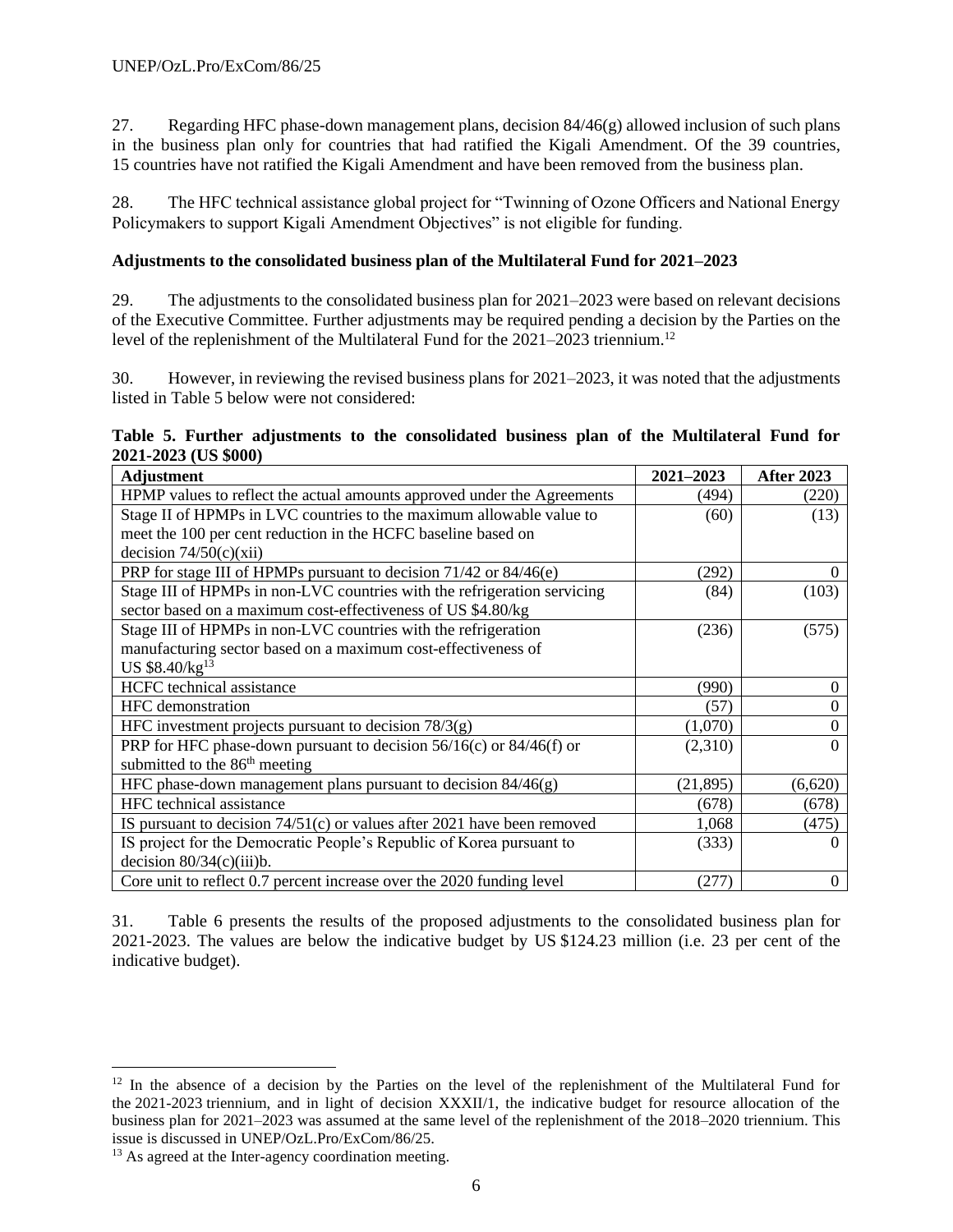| <b>Description</b>                    | 2021      | 2022             | 2023             | <b>Total</b><br>$(2021 - 2023)$ | <b>Total after</b><br>2023 |
|---------------------------------------|-----------|------------------|------------------|---------------------------------|----------------------------|
| <b>HCFC</b> activities                |           |                  |                  |                                 |                            |
| <b>Approved HPMPs</b>                 | 70,476    | 25,977           | 47,114           | 143,567                         | 81,156                     |
| HCFC production PRP - stage I         | 128       | $\Omega$         | $\Omega$         | 128                             | $\Omega$                   |
| HCFC production - stage I             | 1,070     | 2,140            | 2,140            | 5,350                           | $\Omega$                   |
| $H$ CFC production $-$ stage II       | $\Omega$  | 23,232           | $\Omega$         | 23,232                          | 23,232                     |
| HPMP PRP - stage II                   | 112       | 104              | $\boldsymbol{0}$ | 216                             | 34                         |
| HPMP stage II                         | 15,990    | 4,044            | 12,317           | 32,351                          | 46,591                     |
| HPMP PRP - stage III                  | 1,057     | 709              | 33               | 1,799                           | $\Omega$                   |
| HPMP stage III                        | 3,549     | 18,044           | 37,859           | 59,451                          | 101,467                    |
| HPMP verification                     | 589       | 589              | 589              | 1,766                           | $\mathbf{0}$               |
| HCFC technical assistance             | $\Omega$  | $\theta$         | $\Omega$         | $\Omega$                        | $\Omega$                   |
| <b>HCFC</b> activities subtotal       | 92,970    | 74,840           | 100,051          | 267,861                         | 252,480                    |
| <b>HFC</b> activities                 |           |                  |                  |                                 |                            |
| HFC - demonstration                   | $\Omega$  | $\boldsymbol{0}$ | $\overline{0}$   | $\boldsymbol{0}$                | $\boldsymbol{0}$           |
| HFC - enabling activities             | 268       | 214              | $\overline{0}$   | 482                             | $\overline{0}$             |
| $HFC$ – investment                    | 2,461     | $\Omega$         | $\mathbf{0}$     | 2,461                           | $\mathbf{0}$               |
| HFC phase-down plan - PRP             | 6,204     | 3,405            | 112              | 9,721                           | $\overline{0}$             |
| HFC phase-down plan                   | $\Omega$  | 22,918           | 2,617            | 25,535                          | 9,847                      |
| HFC – technical assistance            | $\Omega$  | $\Omega$         | $\Omega$         | $\Omega$                        | $\Omega$                   |
| <b>HFC</b> activities subtotal        | 8,933     | 26,537           | 2,729            | 38,198                          | 9,847                      |
| <b>Standard activities</b>            |           |                  |                  |                                 |                            |
| IS                                    | 14,514    | 6,825            | 14,514           | 35,854                          | $\overline{0}$             |
| CAP                                   | 11,095    | 11,428           | 11,771           | 34,294                          | $\overline{0}$             |
| Core unit                             | 5,911     | 5,953            | 5,994            | 17,858                          | $\overline{0}$             |
| Secretariat, Executive Committee, and | 6,582     | 6,732            | 6,888            | 20,202                          | $\mathbf{0}$               |
| Monitoring and Evaluation costs minus |           |                  |                  |                                 |                            |
| Canadian counterpart                  |           |                  |                  |                                 |                            |
| Treasurer                             | 500       | 500              | 500              | 1,500                           | $\Omega$                   |
| <b>Standard activities subtotal</b>   | 38,602    | 31,438           | 39,667           | 109,708                         | $\mathbf{0}$               |
| <b>Total</b>                          | 140,505   | 132,815          | 142,446          | 415,767                         | 262,327                    |
| Indicative budget**                   | 180,000   | 180,000          | 180,000          | 540,000                         |                            |
| Difference                            | (39, 495) | (47, 185)        | (37, 554)        | (124, 233)                      |                            |

**Table 6. Adjusted resource allocation for the business plan for 2021–2023 (US \$000)\***

\* Including agency support costs where applicable.

\*\* Assumed the same level of the 2018–2020 replenishment of the Multilateral Fund.

## **Other policy issues**

#### Activities submitted to the 86<sup>th</sup> meeting

32. HPMPs and HFC phase-down plan/investment project preparation submitted to the 86<sup>th</sup> meeting but subsequently deferred would be included in the business plan for 2021–2023.

## **Budgeting**

33. Following adjustments, the values of activities in the business plan are below the overall indicative budget by US \$124.23 million for the 2021–2023 triennium, assuming a budget of US \$540 million, i.e., at the same level as the 2018–2020 replenishment. Moreover, the adjusted business plan value of US \$140.51 million for 2021 is below the annual budget of US \$180 million (assuming the same level of the 2018–2020 replenishment).